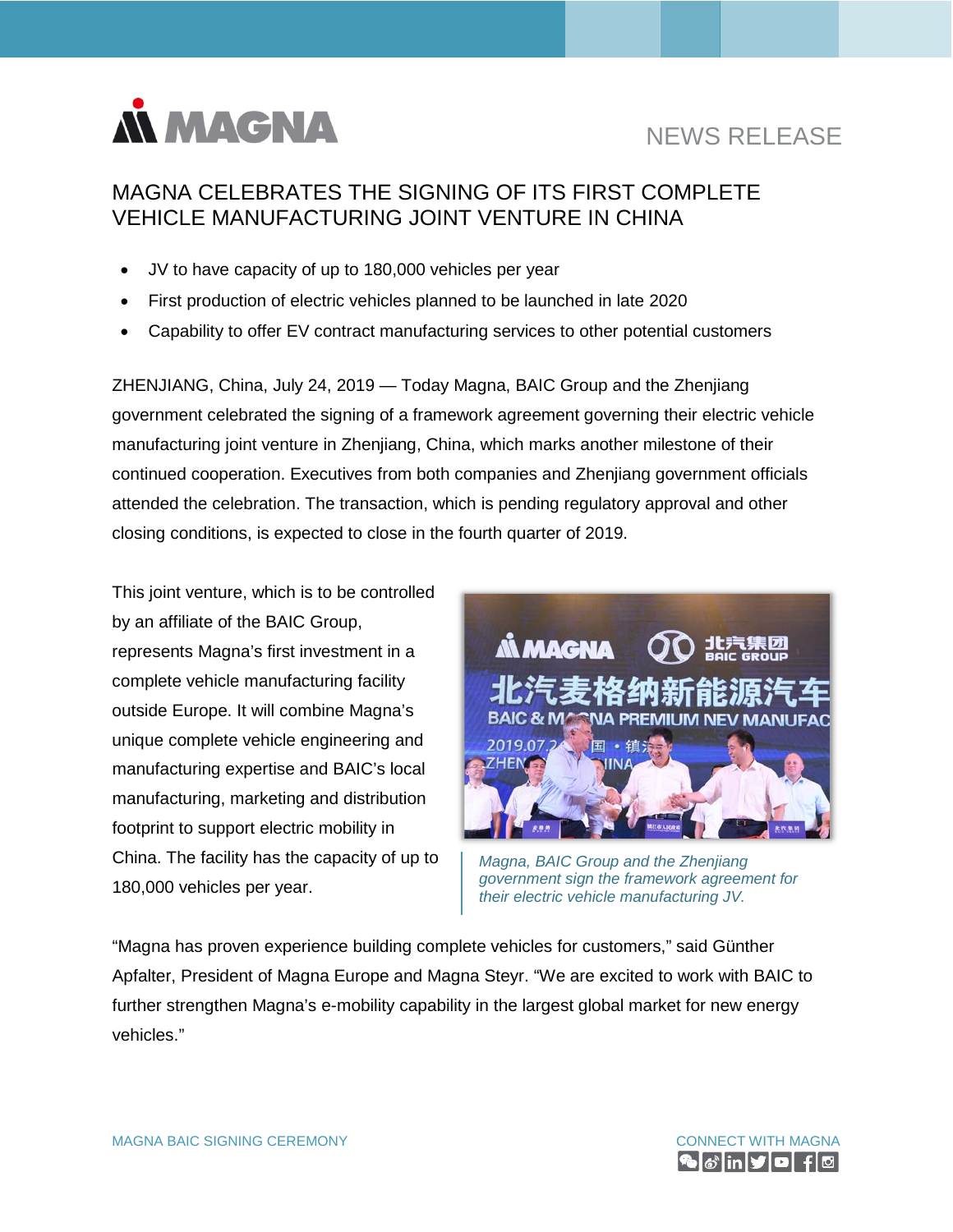"BAIC's long term strategy, an open and sharing philosophy, and a collaborative and innovative mindset leads us toward the top partners like Magna," General Manager of BAIC Group Mr. Zhang Xiyong said at the ceremony.

In June 2018, Magna and BJEV announced they would jointly engineer and build premium electric vehicles for customers in China. In January 2019, the two sides celebrated the opening of a new engineering center and announced the groundbreaking of a new NEV test center in Zhenjiang.

The first production of electric vehicles, BJEV's ARCFOX models, is expected for launch in late 2020. The joint venture will also be capable of offering EV contract manufacturing services to other potential customers.

### TAGS

Electric vehicle, contract manufacturing, joint venture, BAIC, BJEV

#### MEDIA CONTACT

Tracy Fuerst, Global Director of Corporate Communications & PR [tracy.fuerst@magna.com,](mailto:tracy.fuerst@magna.com) (+1) 248.631.5396

#### ABOUT MAGNA

We are a mobility technology company. We have more than 169,000 entrepreneurial-minded employees and 338 manufacturing operations and 89 product development, engineering and sales centres in 28 countries. We have complete vehicle engineering and contract manufacturing expertise, as well as product capabilities which include body, chassis, exterior, seating, powertrain, active driver assistance, electronics, mirrors & lighting, mechatronics and roof systems. Magna also has electronic and software capabilities across many of these areas. Our common shares trade on the Toronto Stock Exchange (MG) and the New York Stock Exchange (MGA). For further information about Magna, visit [www.magna.com.](https://www.magna.com/)

# # #

**THIS RELEASE MAY CONTAIN STATEMENTS WHICH CONSTITUTE "FORWARD-LOOKING STATEMENTS" UNDER APPLICABLE SECURITIES LEGISLATION AND ARE SUBJECT TO, AND EXPRESSLY QUALIFIED BY, THE CAUTIONARY DISCLAIMERS THAT ARE SET OUT IN MAGNA'S REGULATORY FILINGS. PLEASE REFER TO MAGNA'S**